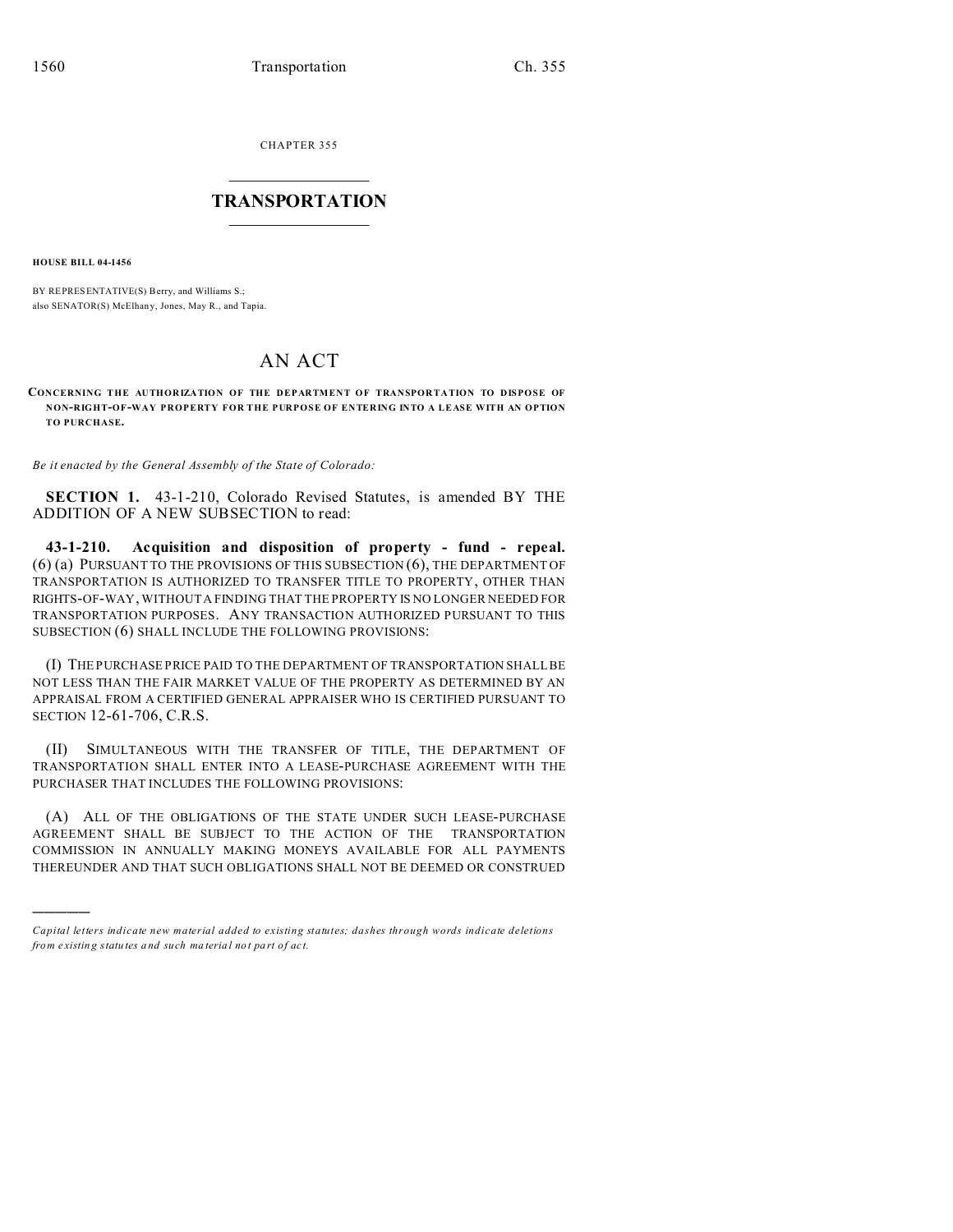## Ch. 355 Transportation 1561

AS CREATING AN INDEBTEDNESS OF THE STATE WITHIN THE MEANING OF ANY PROVISION OF THE COLORADO CONSTITUTION OR THE LAWS OF THE STATE OF COLORADO CONCERNING OR LIMITINGTHECREATION OF INDEBTEDNESS BY THE STATE OF COLORADO AND SHALL NOT CONSTITUTE A MULTIPLE FISCAL-YEAR DIRECT OR INDIRECT DEBT OR OTHER FINANCIAL OBLIGATION OF THE STATE WITHIN THE MEANING OF SECTION 20 (4) OF ARTICLE X OF THE COLORADO CONSTITUTION. IN THE EVENT THE TRANSPORTATION COMMISSION DOES NOT RENEW THE LEASE-PURCHASE AGREEMENT, THE SOLE SECURITY AVAILABLE TO THE LESSOR SHALL BE THE PROPERTY THAT IS THE SUBJECT OF THE NONRENEWED LEASE-PURCHASE AGREEMENT.

(B) SUCH TERMS, PROVISIONS, AND CONDITIONS AS THE EXECUTIVE DIRECTOR OF THE DEPARTMENT OF TRANSPORTATION MAY DEEM APPROPRIATE, INCLUDING ALL OPTIONAL TERMS; EXCEPT THAT THE LEASE-PURCHASE AGREEMENT SHALL SPECIFICALLY AUTHORIZE THE STATE TO RECEIVE FEE TITLE TO ALL REAL AND PERSONAL PROPERTY THAT IS THE SUBJECT OF THE LEASE-PURCHASE AGREEMENT ON OR PRIOR TO THE EXPIRATION OF THE TERMS OF THE LEASE-PURCHASE AGREEMENT. ANY TITLE TO SUCH PROPERTY RECEIVED BY THE STATE ON OR PRIOR TO THE EXPIRATION OF THE TERMS OF THE LEASE-PURCHASE AGREEMENT SHALL BE HELD FOR THE BENEFIT AND USE OF THE DEPARTMENT OF TRANSPORTATION.

(III) PROCEEDS OF THE SALE SHALL BE DEPOSITED WITH THE STATE TREASURER TO THE CREDIT OF THE DEPARTMENT OF TRANSPORTATION RENOVATION FUND CREATED PURSUANT TO PARAGRAPH (b) OF THIS SUBSECTION (6).

(b) THERE IS HEREBY CREATED IN THE STATE TREASURY THE DEPARTMENT OF TRANSPORTATION RENOVATION FUND REFERRED TO IN THIS SUBSECTION (6) AS THE "FUND", THAT SHALL CONSIST OF MONEYS RECEIVED BY THE DEPARTMENT OF TRANSPORTATION AS PROCEEDS OF A SALE AUTHORIZED PURSUANT TO THIS SUBSECTION (6). THE MONEYS IN THE FUND SHALL BE CONTINUALLY APPROPRIATED TO THE DEPARTMENT OF TRANSPORTATION TO PAY FOR RENOVATION OF PROPERTY OF THE DEPARTMENT. ANY MONEYS IN THE FUND NOT EXPENDED FOR THE PURPOSE OF THIS SUBSECTION (6) MAY BE INVESTED BY THE STATE TREASURER AS PROVIDED BY LAW. ALL INTEREST AND INCOME DERIVED FROM THE INVESTMENT AND DEPOSIT OF MONEYS IN THE FUND SHALL BE CREDITED TO THE FUND. ANY UNEXPENDED AND UNENCUMBERED MONEYS REMAINING IN THE FUND AT THE END OF A FISCAL YEAR SHALL REMAIN IN THE FUND AND SHALL NOT BE CREDITED OR TRANSFERRED TO THE GENERAL FUND OR ANOTHER FUND.

(c) NO LATER THAN JANUARY 15, 2005, AND NO LATER THAN JANUARY 15 OF EACH YEAR THEREAFTER, THE EXECUTIVE DIRECTOR SHALL SUBMIT A REPORT TO THE MEMBERS OF THE JOINT BUDGET COMMITTEE OF THE GENERAL ASSEMBLY, THE CHAIR OF THE TRANSPORTATION AND ENERGY COMMITTEE OF THE HOUSE OF REPRESENTATIVES, AND THE CHAIR OF THE TRANSPORTATION COMMITTEE OF THE SENATE THAT INCLUDES, AT A MINIMUM, THE STATUS OF ALL LEASE-PURCHASE AGREEMENTS ENTERED INTO PURSUANT TO THIS SUBSECTION (6).

(d) THIS SUBSECTION (6) IS REPEALED, EFFECTIVE JULY 1, 2007.

**SECTION 2. No appropriation.** The general assembly has determined that this act can be implemented within existing appropriations, and therefore no separate appropriation of state moneys is necessary to carry out the purposes of this act.